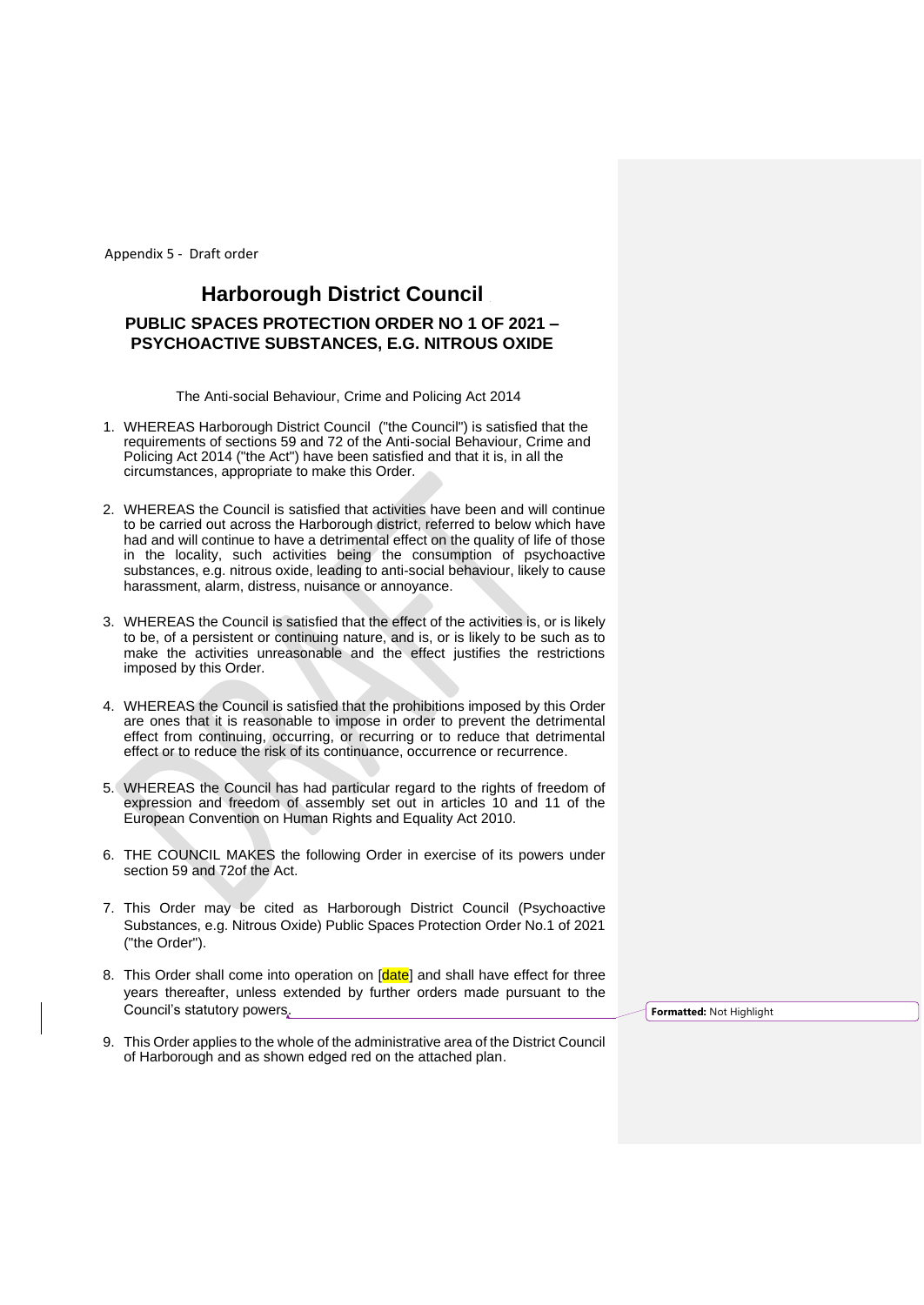10.This Order applies to all persons in public places within the Harborough District area at all times of the day and night, save on where otherwise stated within the prohibitions.

#### 11.**PROHIBITIONS**

- **a) Person(s) within the Restricted Area will not: Ingest, inhale, inject, smoke, possess or otherwise use psychoactive substances (e.g. nitrous oxide) and which is causing or likely to cause harassment, alarm, distress, nuisance or annoyance to members of the public.**
- **b) Meaning of "psychoactive substance" etc "Psychoactive substance" means any substance which is capable of producing a psychoactive effect in a person who consumes it and is not an exempted substance. For the purposes of this prohibition a substance produces a psychoactive effect in a person if, by stimulating or depressing the person's central nervous system, it affects the person's mental functioning or emotional state.**
- **c) For the purposes of this prohibition a person consumes a substance if the person causes or allows the substance, or fumes given off by the substance, to enter the person's body in any way. Exemptions shall apply in cases where the substances are used for a valid and demonstrable medicinal use, given to an animal as a medicinal remedy, are cigarettes (tobacco) or vaporisers or are food stuffs regulated by food health and safety legislation.**
- **d) Persons within this area who breach this prohibition shall surrender any psychoactive substances (e.g. nitrous oxide) in his/her possession to an authorised person**. **An authorised person could be a police constable, Police Community Support Officer or authorised person designated by the Harborough District Council and must be able to present their authority upon request.**

### 12.**OFFENCE AND PENALTY**

- a) Any person who, without reasonable excuse, fails to comply with the prohibitions set out in this Order commits an offence.
- b) Any person who is found to be in breach of this Order is liable on summary conviction to a maximum penalty of a level 3 fine or to receive a Fixed Penalty Notice ("FPN") of £100.

#### 13. **ENFORCEMENT**

- a) The Order shall be enforced by Police Constables, Police Community Support Officers and authorised persons designated by the Council.
- b) A Police Constable, Police Community Support Officer or authorised person designated by the Council may issue a FPN or "Report for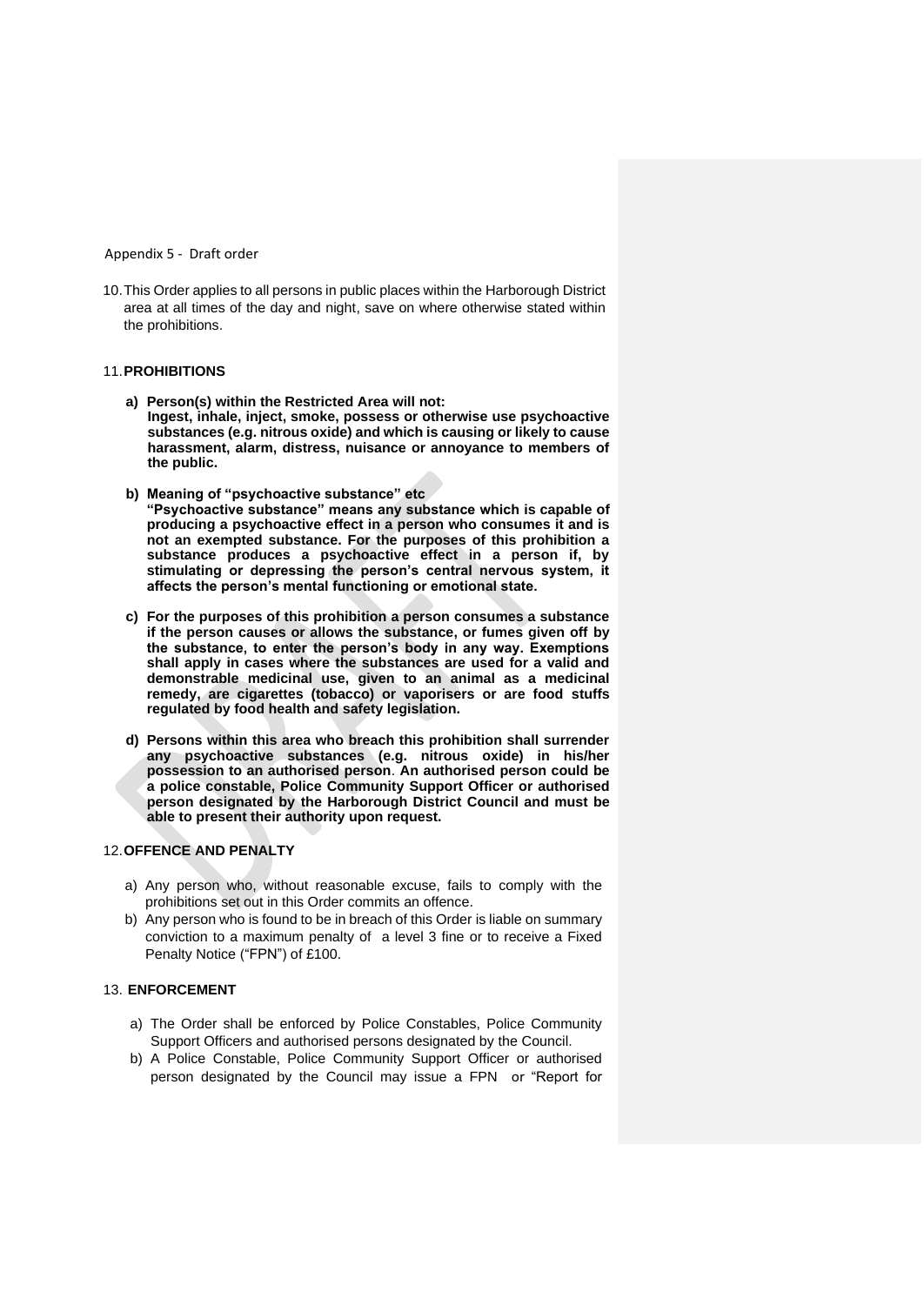consideration of prosecution" to anyone they believe has committed an offence.

- c) A person committing an offence will have 14 days to pay the FPN of £100.00, failing which you may be prosecuted. No further proceedings will be taken against you before the expiration of 14 days following the date of the FPN. This will not apply if you get a "Report for consideration of prosecution".
- d) A Police Constable, Police Community Support Officer or authorised person designated by the Council may dispose of anything surrendered to him or her as a result of a requirement imposed by them in whatever way they think is appropriate.
- e) A Police Constable, Police Community Support Officer or authorised person designated by the Council may take other necessary and proportionate enforcement action in reference to the District's Enforcement Policy & Procedure. This may include referral to support services, low level enforcement or referral to court action.

#### 14. **APPEALS**

In accordance with Section 66 of the Act, any challenge to this order must be made in the High Court by any interested person within 6 weeks of it being made. An interested person is someone who lives in, regularly works in, or visits the restricted area. This means that only those who are directly affected by the restrictions have the power to challenge. The right to challenge also exists where an order is varied by the Council. Interested persons can challenge the validity of this order on two grounds: That the Council did not have the power to make the order, or to include particular prohibitions or requirements; or that one of the requirements of the legislation, for instance, consultation has not been complied with when an application is made, the High Court can decide to suspend the operation of the order pending the court's decision, in part or in totality. The High Court has the ability to uphold the order, quash it, or vary it.

15. For the purposes of this Order, 'public place' means any place to which the public or any section of the public has access, on payment or otherwise, as of right or by virtue of express or implied permission.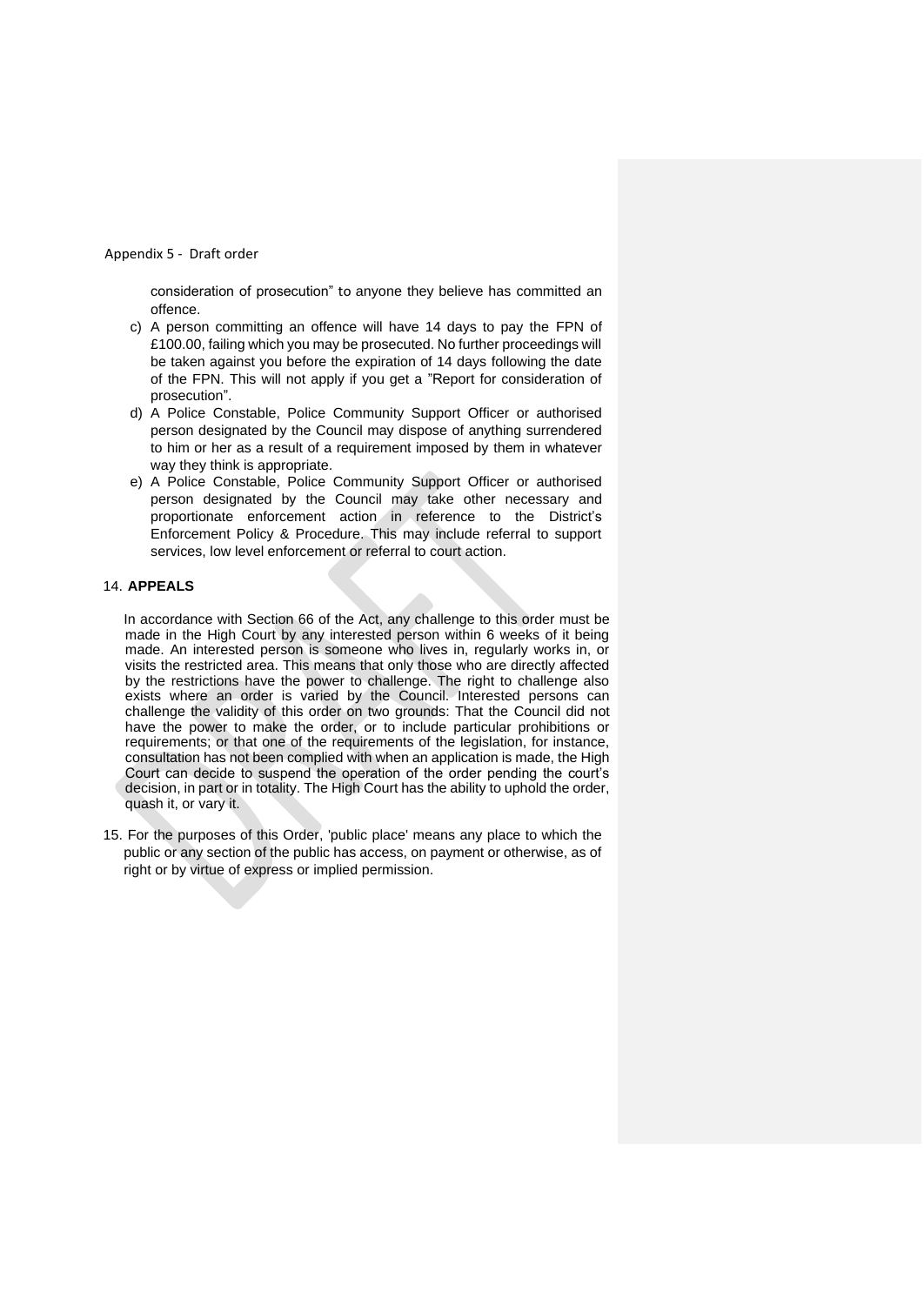**Schedule 1**

### Restricted zone marked in red